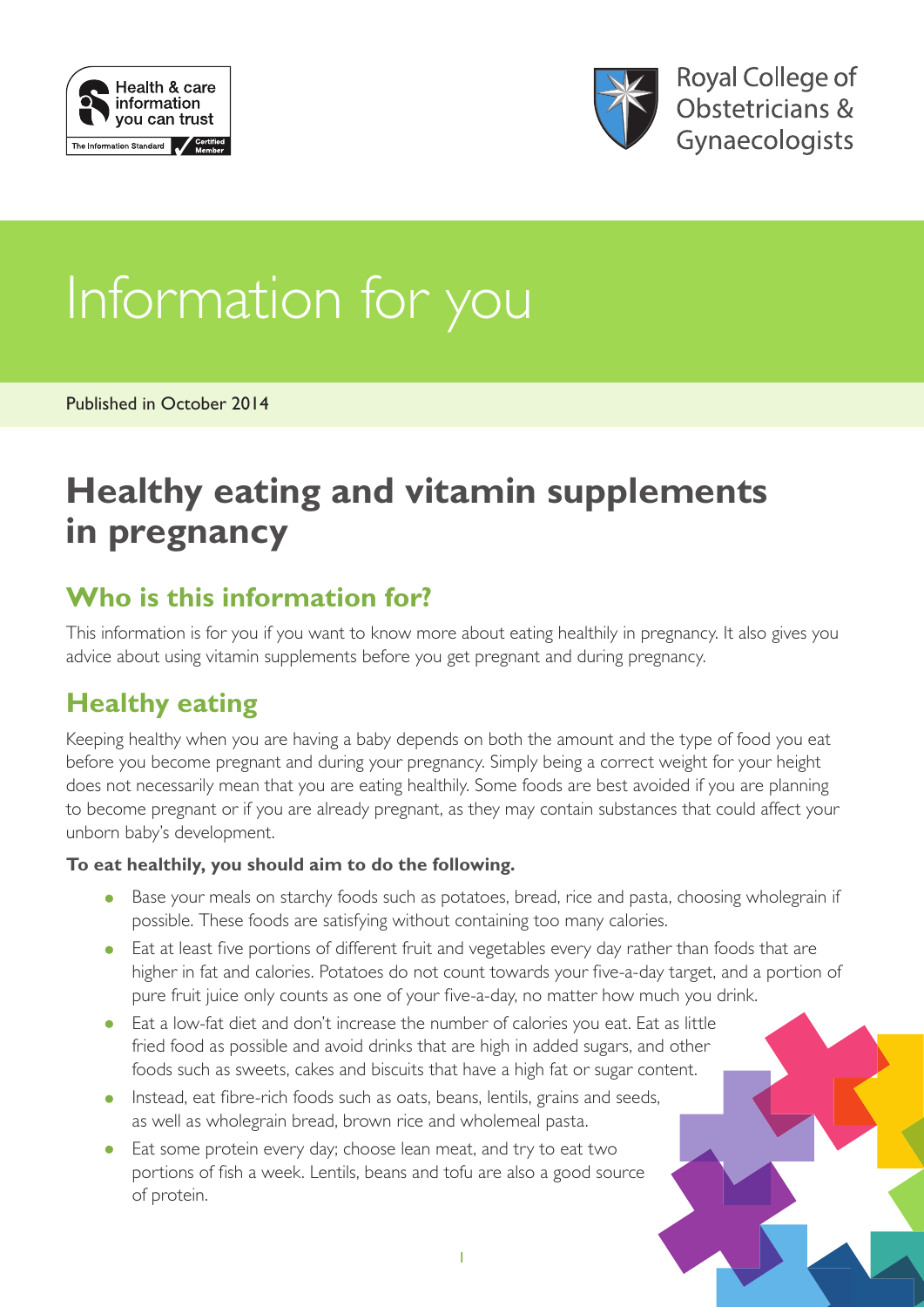- Eat dairy foods for calcium but choose low-fat varieties such as skimmed milk or low-fat yogurt.
- Watch the portion size of your meals and snacks and note how often you eat. Do not 'eat for two'.
- Always eat breakfast.
- Limit your caffeine intake to 200 milligrams (mg) per day, for example two mugs of instant coffee. Be aware that other drinks such as tea and energy drinks also contain caffeine.

Most women do not need any extra calories during the first six months of pregnancy. It is only in the last 12 weeks that they need to eat a little more, and then only an extra 200 calories a day, which is roughly the same as two slices of bread.

#### **What is a 'healthy' weight?**

You can find out your healthy weight from your BMI (body mass index). This is a measure of your weight in relation to your height. Your healthcare team can work it out for you. A healthy BMI is above 18.5 but below 25. Being overweight carries risks for you and your baby (see the RCOG patient information *[Why](http://www.rcog.org.uk/womens-health/clinical-guidance/why-your-weight-matters-during-pregnancy-and-after-birth)  [your weight matters during pregnancy and after birth: information for you](http://www.rcog.org.uk/womens-health/clinical-guidance/why-your-weight-matters-during-pregnancy-and-after-birth)*, which is available at: [www.rcog.](http://www.rcog.org.uk/womens-health/clinical-guidance/why-your-weight-matters-during-pregnancy-and-after-birth) [org.uk/womens-health/clinical-guidance/why-your-weight-matters-during-pregnancy-and-after-birth](http://www.rcog.org.uk/womens-health/clinical-guidance/why-your-weight-matters-during-pregnancy-and-after-birth)). The more overweight you are, the greater the risks. Being underweight increases the risk of your baby not growing as well as he or she should.

#### **Is it safe for me to diet while I am pregnant?**

Trying to lose weight by dieting during pregnancy is not recommended as it may harm the health of your unborn baby. If you are concerned about your weight, your midwife can advise you and may refer you to a dietician.

#### **Is it safe to eat fish while I am pregnant?**

In general, eating fish is a healthy option during pregnancy, but the current advice from the Department of Health is to eat no more than two portions of oily fish, such as mackerel or salmon, a week. This is because too much of a substance found in oily fish (mercury) can be harmful to an unborn baby's development. Also, pregnant women should not eat more than two fresh tuna steaks or four medium-sized cans of tuna a week, and should avoid eating shark, swordfish or marlin.

#### **I have been told not to eat liver while I am pregnant. Why?**

Liver can contain high levels of vitamin A, which in high doses can harm the development of an unborn baby's nervous system. It is rare for women in developed countries like the UK to be deficient in vitamin A so you should avoid eating foods such as liver and liver products like pâté.

#### **Is it safe to eat peanuts while I am pregnant or breastfeeding?**

You can eat peanuts or foods containing peanuts (such as peanut butter) while pregnant or breastfeeding. Eating peanuts does not appear to affect your baby's chances of developing a peanut allergy. Don't eat them if you're allergic to them.

#### **How can I reduce the risk of infection from food?**

You can pick up some infections, such as listeria, salmonella or toxoplasmosis, from contaminated food. These can harm your unborn baby.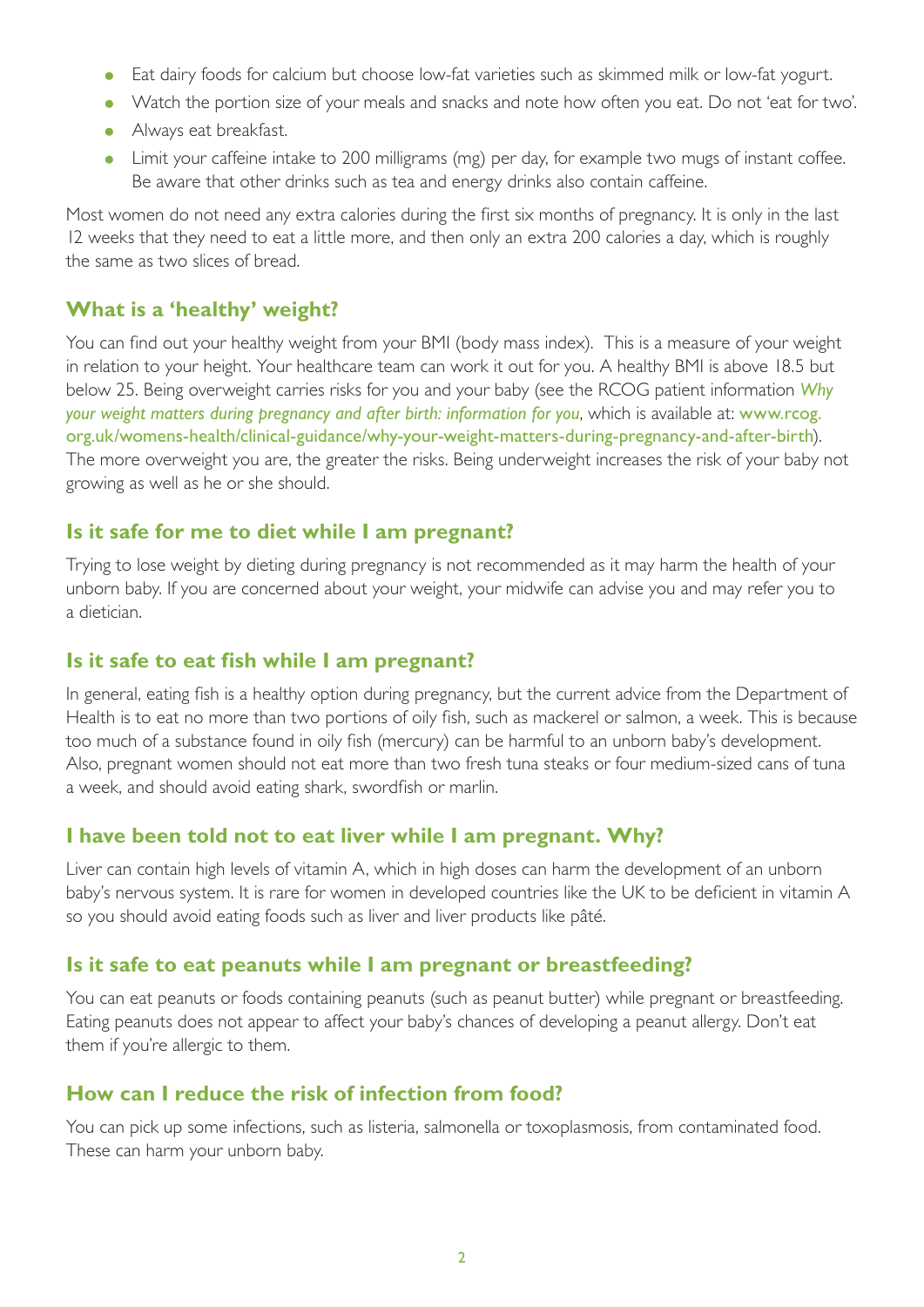To reduce your risk of getting **listeriosis**:

- drink only pasteurised or UHT milk
- avoid eating ripened soft cheese such as Camembert, Brie or blue-veined cheese; however, hard cheese varieties such as Cheddar, cottage cheese and processed cheese are safe
- avoid eating pâté
- avoid eating undercooked food; make sure that ready-prepared meals are cooked as per instructions, paying particular attention to making sure that they are piping hot when reheating.

To reduce your risk of getting **salmonella**:

- avoid eating raw or partially cooked eggs or food that may contain them, such as some types of mayonnaise or mousses; check the packaging of the food to see what is in it.
- avoid eating raw or partially cooked meat, especially poultry and shellfish.

To reduce your risk of getting **toxoplasmosis**:

- always wash your hands before and after handling food
- wash all fruit and vegetables, including ready-prepared salads
- cook raw meats and ready-prepared chilled meats thoroughly
- wear gloves and wash your hands thoroughly after gardening or handling soil
- avoid contact with cat faeces (in cat litter or in soil) or, if you must handle it, wear rubber gloves.

## **Do I need extra vitamins (vitamin supplements) when I am pregnant?**

Vitamins are needed for growth and development. There are 13 important vitamins: vitamins A, C, D, E and K and the vitamin B series. Apart from vitamin D, which we get from sunlight, most vitamins come from our diet. In the UK, it is quite common for people to be low in vitamin D and folic acid (vitamin  $B<sub>9</sub>$ ). These vitamins are important in pregnancy and you can boost your levels by taking a vitamin supplement. Supplements of other vitamins are not usually advised since they may actually be harmful in pregnancy. The various vitamins and whether they are recommended in pregnancy are detailed below.

#### **Vitamins that are recommended**

#### • **Folic acid**

Folic acid is one of the B vitamins and helps to reduce the risk of your baby having spina bifida. Taking extra folic acid may also reduce the risk of heart or limb defects and some childhood brain tumours. The recommended daily dose is 400 micrograms (µg). Ideally, you should start taking extra folic acid before you conceive and continue to take it until you reach your 13th week of pregnancy. If you did not take folic acid before you became pregnant, start taking it as soon as you realise you are expecting a baby.

#### Some women take a higher dose of folic acid. Why?

If your risk of having a baby with spina bifida is higher than normal, you will be advised to take a daily dose of 5 milligrams (mg) of folic acid. This is higher than usual and it will need to be prescribed by a doctor. You may be advised to take an increased dose if:

- o you have had a previous pregnancy affected by spina bifida
- o you or your partner have spina bifida
- o you are taking certain medications for epilepsy
- { you have coeliac disease or diabetes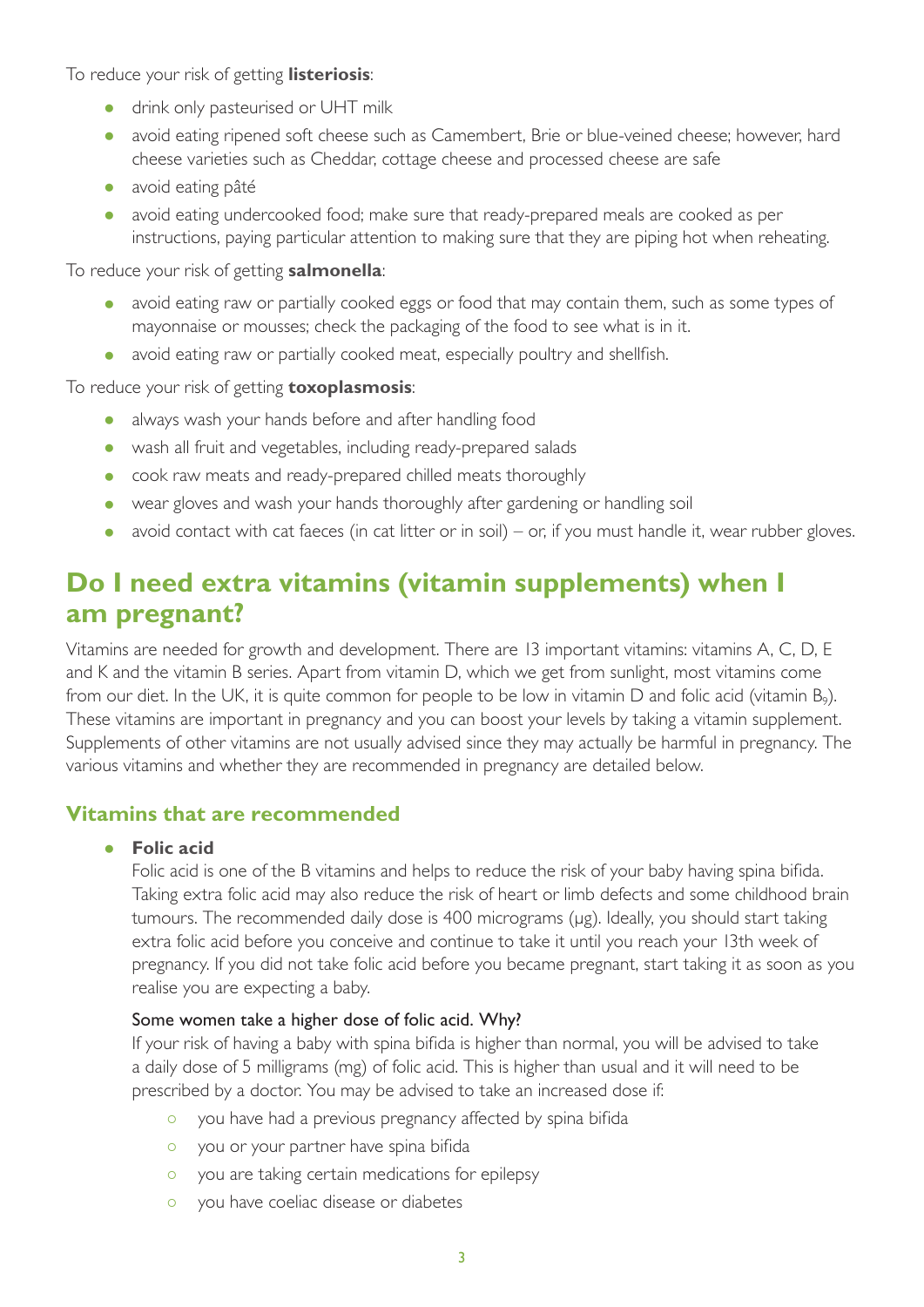- { your BMI is 30 or more
- { you have sickle-cell anaemia or thalassaemia; the higher dose of folic acid will also help to prevent and treat anaemia if you are in this situation.

#### • **Vitamin D**

All pregnant women are advised to take a daily dose of 10 micrograms (µg) of vitamin D when pregnant and breastfeeding. This is because it is common in the UK for people to have low levels of vitamin D. Taking supplements can improve your baby's growth during his or her first year of life, and can reduce their risk of developing rickets.

You are at particular risk of having low levels of vitamin D if:

- { your family origin is South Asian, African, Caribbean or Middle Eastern
- { your BMI is 30 or more
- o you stay indoors a lot
- o you usually cover your skin when you go outdoors or usually use sun-protection cream
- o your diet is low in vitamin D-rich foods such as eggs, meat, vitamin D-fortified margarine or breakfast cereal.

If you are in one of these situations, you may be may be advised to take a higher daily dose of vitamin D.

#### **When may I need extra vitamin K?**

Vitamin K is needed for our blood to clot properly. Newborn babies have low levels of vitamin K, which puts them at risk of bleeding . To prevent this, you will be offered vitamin K for your baby after birth.

You do not need to take vitamin K supplements yourself during pregnancy unless it is thought that your baby is at particular risk of bleeding. This could be because you are taking certain medicines for epilepsy or if you have liver disease.

#### **When may I need extra vitamin C?**

Although routine supplements of vitamin C are not specifically recommended when you are pregnant, this vitamin helps iron to be absorbed. This may be of benefit during pregnancy, at a time when women are at risk of becoming anaemic.

#### **Vitamins that are not recommended**

There are many multivitamin tablets for use in pregnancy that contain a small amount of lots of vitamins. These are safe to take, but avoid taking large doses of the following vitamins unless a doctor prescribes them for a particular reason.

• **Vitamin A**

Too much vitamin A can harm the development of your unborn baby's nervous system. During pregnancy, avoid any supplements that contain more than 700 micrograms (µg) of vitamin A and don't eat foods such as liver, liver products (pâté) or fish liver oils that may contain this vitamin in high levels.

#### • **Vitamin E**

There is currently no evidence to recommend additional vitamin E during pregnancy.

#### • **Vitamin B supplements (other than folic acid)**

You do not need any other vitamin B supplements in pregnancy. Sometimes, pyridoxine (vitamin  $B_6$ ) is prescribed to help you feel less sick early in your pregnancy although it will not stop you from being sick.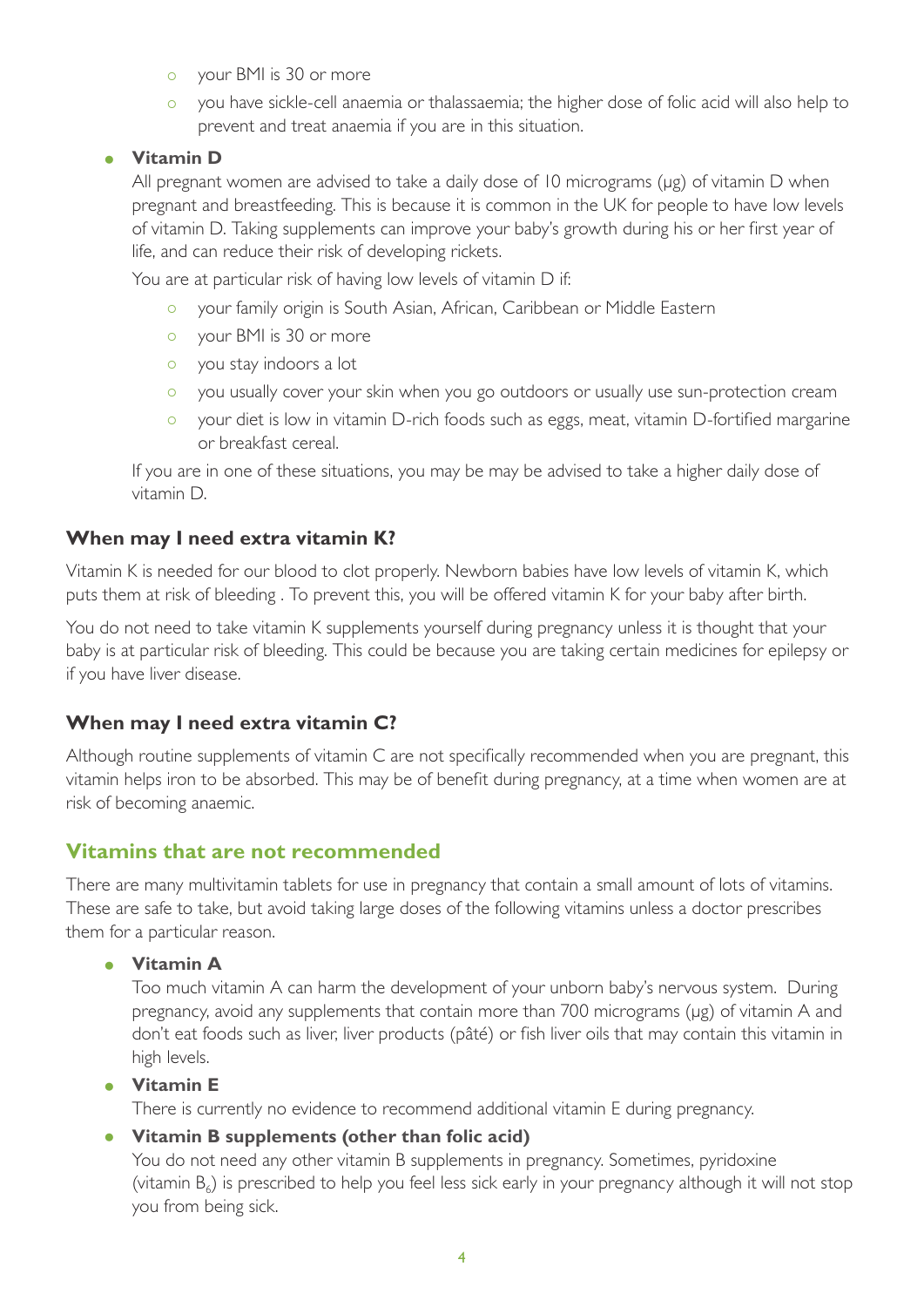#### **What about extra iron?**

Most women do not need to take extra iron during pregnancy. Taking routine iron supplements will not necessarily benefit your health and may cause you unpleasant side effects such as heartburn, constipation or diarrhoea. Your midwife will check your blood at your booking appointment and at 28 weeks of pregnancy. You will only be advised to take iron if you are found to be anaemic or are at increased risk of becoming anaemic in pregnancy, for example if you are carrying twins.

# **Can I get help to buy vitamins?**

If you are on certain benefits and/or are under the age of 18 years, help may be available to provide you with free supplements.

You can buy folic acid or pregnancy multivitamins from any pharmacy or supermarket. There is no evidence that expensive brands are any better than cheaper ones.

### **Where can I find out more information about healthy eating?**

The following website can give you information about healthy eating before and during pregnancy and while breastfeeding:

NHS Choices – *Your Pregnancy and Baby Guide*: www.nhs.uk/conditions/pregnancy-and-baby/pages/pregnancyand-baby-care.aspx#close.

# **Making a choice**



#### **Sources and acknowledgements**

This information has been developed by the RCOG Patient Information Committee. It is based on information from the NHS Choices website above and the RCOG scientific impact paper *[Nutrition in Pregnancy](http://www.rcog.org.uk/nutrition-pregnancy-sac-opinion-paper-18)* (September 2010; available at: [www.rcog.org.uk/nutrition-pregnancy-sac-opinion-paper-18](http://www.rcog.org.uk/nutrition-pregnancy-sac-opinion-paper-18)), which contains a full list of the sources of evidence we have used.